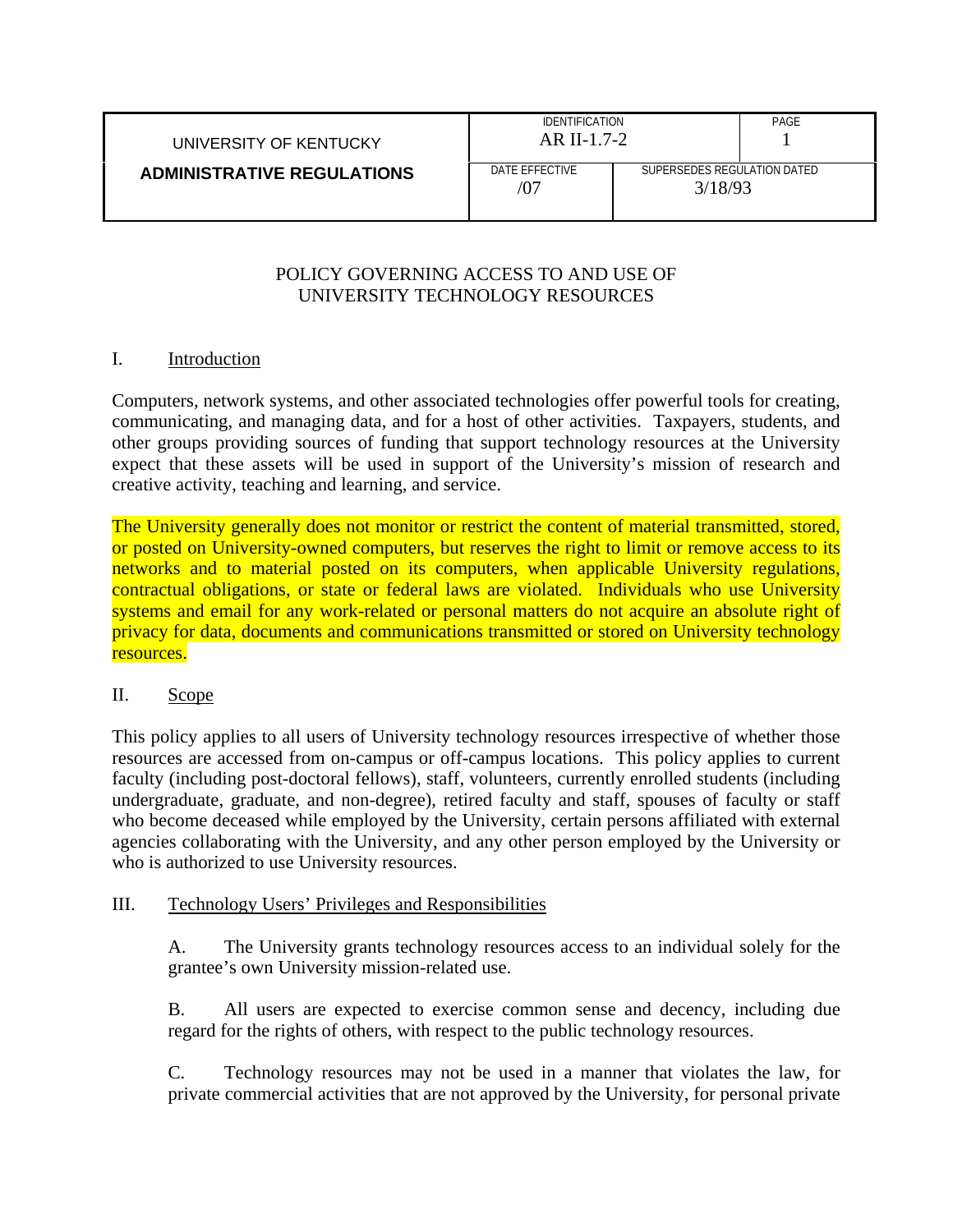gain, or for political campaigning and similar activities that are inconsistent with the University's tax-exempt status.

D Incidental personal use is an accepted and appropriate benefit of being associated with the University's technology environment. The senior management of each administrative unit is authorized to determine the nature of incidental personal use by members of the unit. An employee's supervisor may require the employee to cease or limit any incidental personal use that hampers job performance or violates University policy.

E. Access may be limited or revoked if an individual misuses resources or violates applicable University policies or state or federal laws.

F. The University will handle misuse and abuse of technology resources in accordance with existing University policies and procedures, or state, or federal laws. The University may also take legal action against individuals or entities involved in misuse or abuse of University technology resources.

# IV. Confidentiality

A. In general, information stored on computers is considered confidential, whether protected by the computer operating system or not, unless the owner intentionally makes that information available to other groups or individuals. The University will assume that the computer users wish the information they store on central and campus shared computing resources to remain confidential. Requests for disclosure of confidential information will be reviewed by the senior administrator of the computer system involved. Such requests will be honored only when approved by the University officials authorized by the University, or when required by state or federal law. Except when inappropriate or impractical, computer users will receive prior notice of such disclosures.

B. Free expression of ideas is central to the academic process. The University acknowledges the importance of the diversity of values and perspectives prevalent in an academic institution, and is respectful of freedom of expression of ideas. The University does not condone censorship nor does it endorse the inspection of electronic files or monitoring of network activities related to individual activities.

C. However, legitimate reasons for persons other than the account holder to access computer files, computers, or network traffic, or to **disclose data to third parties**, are:

1. to ensure the continued integrity, security, or effective operation of University systems;

- 2. to protect user or system data;
- 3. to ensure continued effective departmental or operations;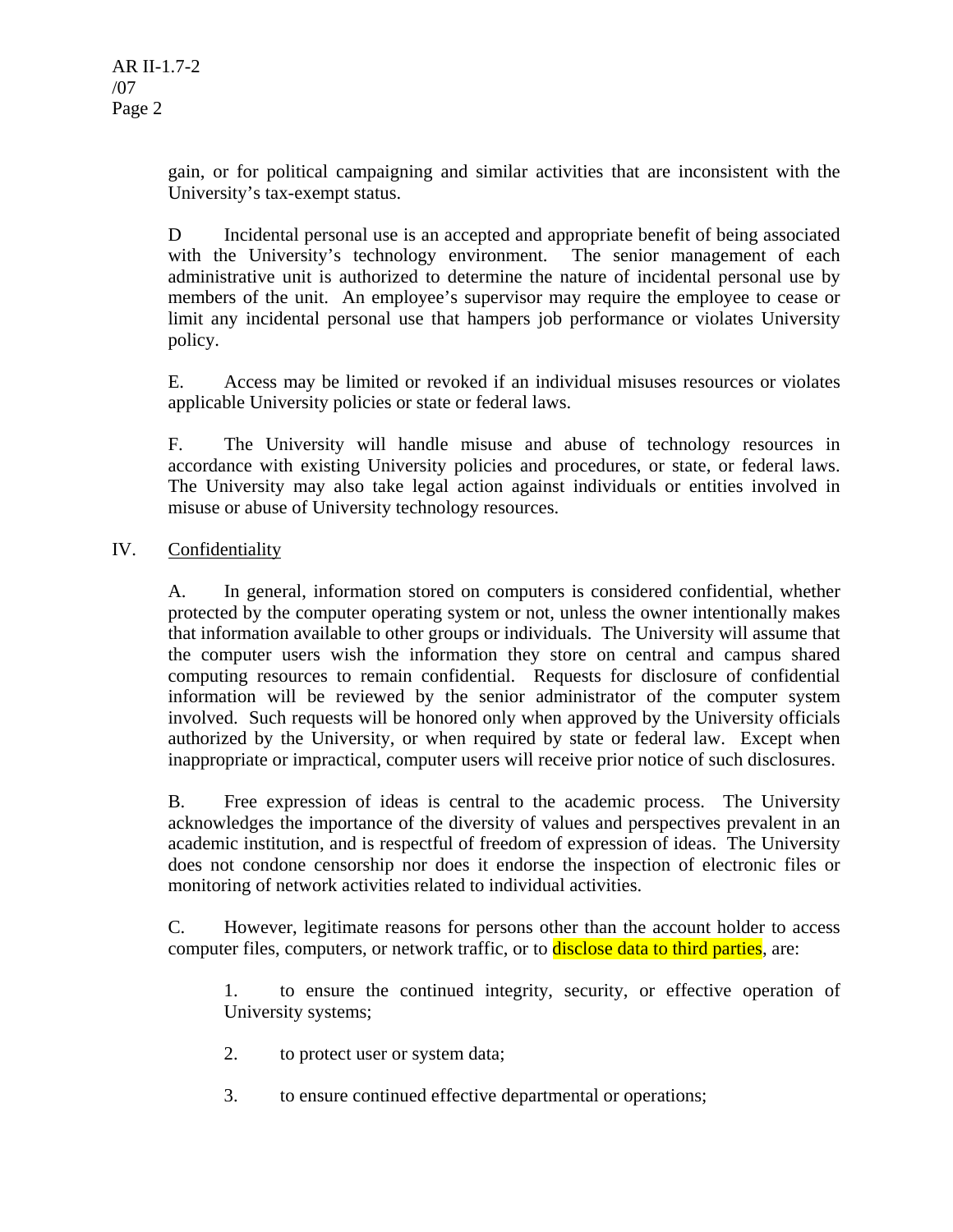- 4. to ensure appropriate use of University systems;
- 5. to satisfy a legal obligation; or
- 6. in health and safety emergencies.

D. In any case where it becomes necessary for persons other than the account holder to access computer files or computers or network traffic for one or more of the purposes outlined above, all reasonable attempts will be made to limit the access the related purpose and to preserve confidentiality of any personal identifiers.

### V. Security

A. Users should be aware that although the University takes reasonable security measures to protect the security of its computing resources and accounts assigned to individuals, the University does not guarantee absolute security.

B. The University will help users of its central and campus shared computing resources protect the information they store on those resources from accidental loss, tampering, or unauthorized search, or other access. In the event of inadvertent or nonmalicious actions resulting in the loss of or damage to information, the invasion of the user's identity or privacy, the University technology department will make a reasonable effort to mitigate the loss or damage.

C. The University will provide an industry-standard level of system security on University maintained systems. Users are responsible for properly safeguarding the technology under their control, specific to files associated with their computer accounts.

D. Users may request that arrangements be made to protect information stored on such resources. These requests will be honored at the discretion of the unit that manages the resources.

## VI. System Administrators Responsibilities

A. Both University and departmental system administrators of computing resources are responsible for the security of information stored on those resources, for making appropriate information on security procedures available to users of those systems, and for keeping those systems free from unauthorized access. Administrators of departmental and individual computing resources shall not implement any policy or procedure that is less restrictive than University requirements.

B. University or departmental system administrators are prohibited from removing any information from individual accounts unless the University system administrator finds that: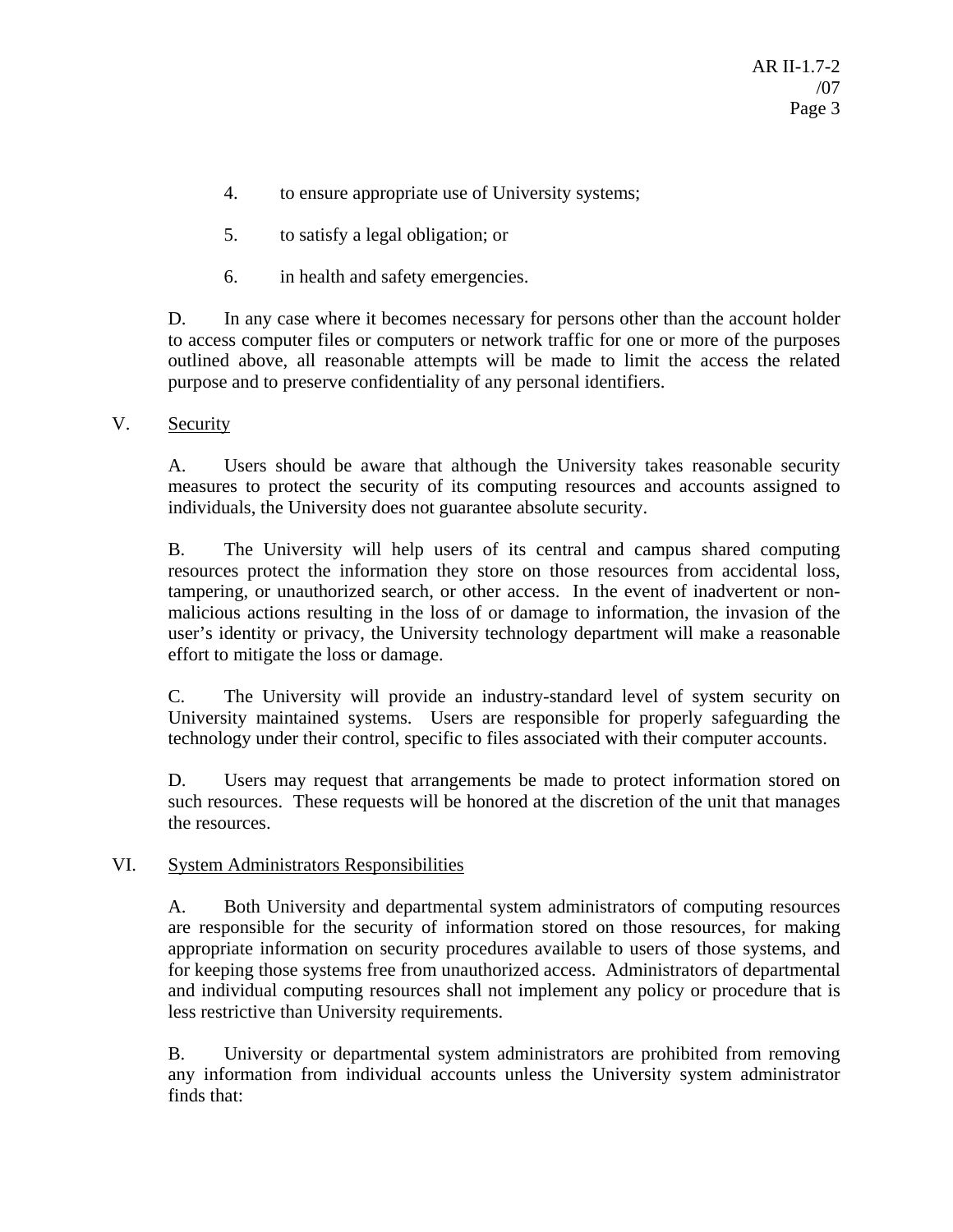1. The presence of the information involves illegality (e.g. copyrighted material, software used in violation of a license agreement, or child pornography).

2. The information in some way endangers computing resources or the information of other users (e.g. a computer worm, virus, or other destructive program).

3. The information is inappropriate, because it is unrelated to or is inconsistent with the mission of the University, in violation of University policy, or is otherwise not in compliance with the legal and ethical usage responsibilities listed in the Fair Use policy.

C. Departmental system administrators (or University system administrators) may access or permit access to the resources described above, if he or she:

1. Has written (verifiable email or paper) permission from the individual to whom the account or device or communication has been assigned or attributed; or

2. In an emergency situation, has a reasonable belief that a process active in the account or on the device is causing or will cause significant system or network degradation, or could cause loss/damage to system or other users data; or

3. Receives a written request from the senior executive officer of a department to access the account of a staff or faculty member who is deceased, terminated, or is otherwise incapacitated or unavailable for the purposes of retrieving material critical to the operation of the department.

D. University system administrators may access or permit access to the resources described above, if he or she:

1. Receives a legal order and/or subsequent written direction from University Counsel;

2. Receives a written authorization, including an explanation of reasonable belief, from the appropriate executive vice president or Provost, for situations where there is reasonable belief that the individual to whom the account or device is assigned or owned has perpetrated or is involved in violations of university policy using the accounts or device in question; or

3. Receives a written request from the Dean of Students, including an explanation of reasonable belief, for situations where there is a reasonable belief that a student to whom the account or device is assigned or owned has perpetrated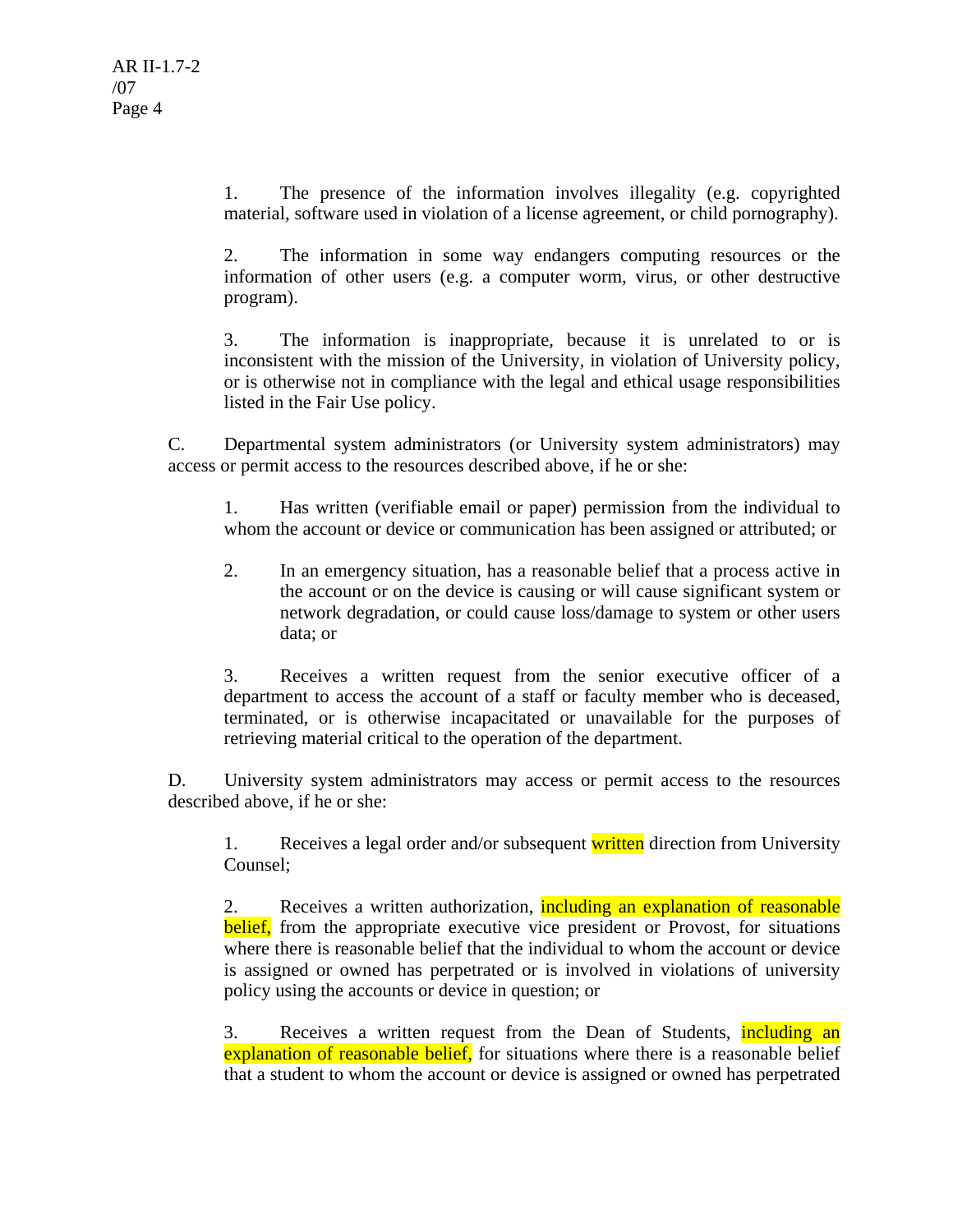or is involved in illegal activities, or is in violations of University policy using the accounts or device in question.

#### VII. Appeals

Users who wish to appeal such removal of information may do so through the relevant administrative process appropriate to the status of the user (i.e., staff, faculty, student).

### VIII. Misuse and Abuse of Technology Resources

A. In the event that University officials are notified of alleged misconduct or illegal activity on the part of a member of the University community, after consultation with Human Resources and Legal Counsel, contents of an individual's e-mail, other computer accounts, office computer, or network traffic may be copied and stored to prevent the destruction and loss of information, pending formal review of that material.

B. Except when inappropriate or impractical, efforts will be made to notify the involved individual prior to accessing the computer account or device, or before observing network traffic attributed to them. Where prior notification is not appropriate or possible, efforts will be made to notify the involved individual as soon as possible after the access.

C. The Kentucky Open Records Act requires that public records be made available to any citizen who requests them, subject to specific state or federal exemptions (e.g. KRS 61.878 and FERPA).

D. Stored computer information, voice and data network communications, and personal computers may not be accessed by someone other than the person to whom the computer account in which the information has been stored is assigned, or from whom the communication originated, or to whom the device has been assigned, outside of the provision of the policy. This policy covers:

1. Data and other files, including electronic mail and voice mail, stored in individual computer accounts on University-owned centrally-maintained systems;

2. Data and other files, including electronic mail and voice mail, stored in individual computer accounts on systems managed by the university on behalf of affiliated organizations;

3. Data and other files, including electronic mail or voice mail, stored on personally-owned devices on University property (e.g., residence hall rooms);

4. Data and other files, including electronic mail or voice mail stored on University-owned computers assigned to a specific individual for their use in support of job functions; and,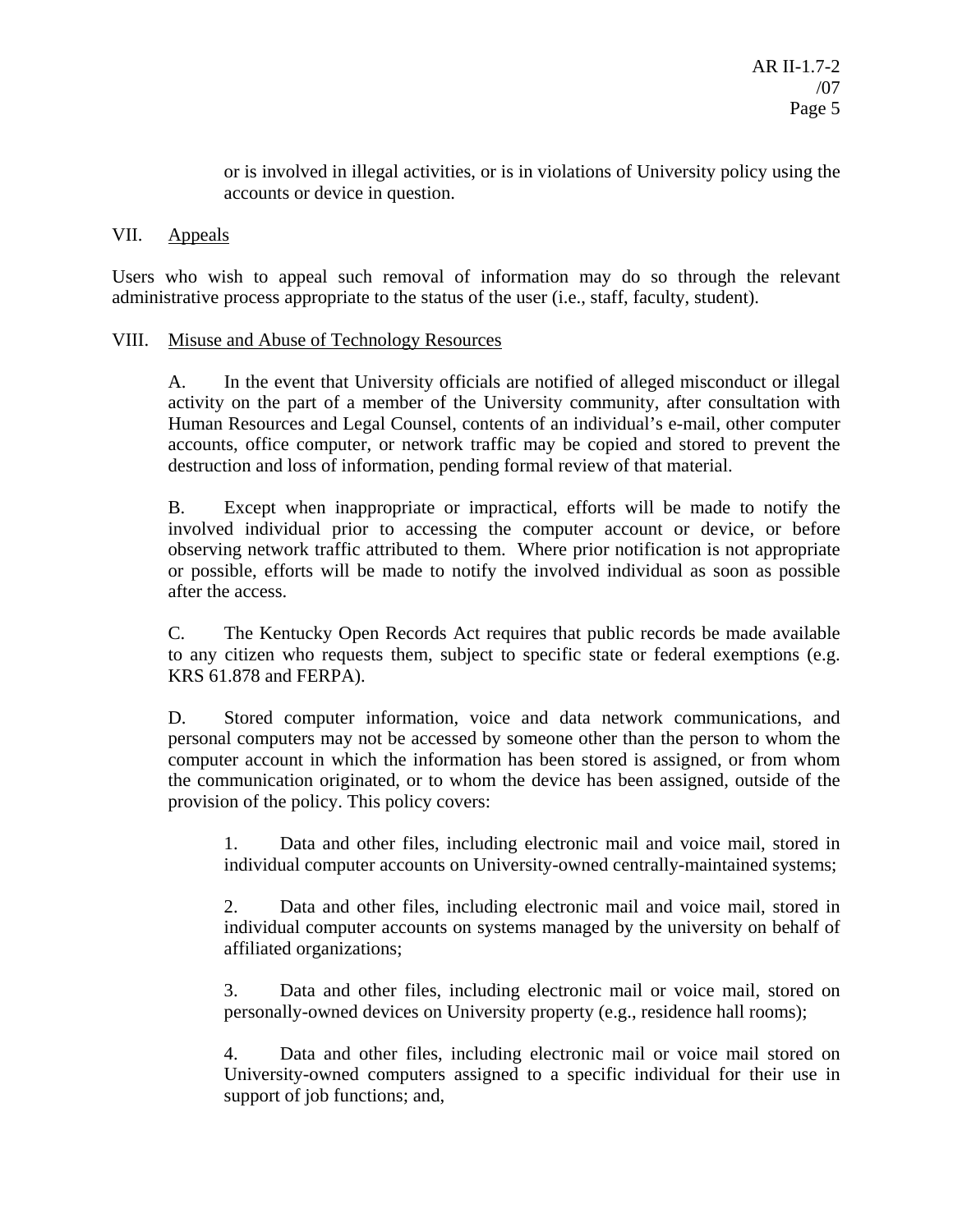5. Telecommunications (voice or data) traffic from, to, or between any devices described above.

### IX. Principles Governing Use of Technology Resources

A. User access is granted to an individual and shall not be transferred to or shared with another without explicit written authorization by the Vice President for Information Technology, a designee, or the appropriate system administrator.

B. User access to technology resources is contingent upon prudent and responsible use including following appropriate security measures.

C. The user shall not use technology resources for any illegal or unauthorized act; in particular, the user shall not use technology resources to violate any state or federal laws or any of the regulations specified in the Governing Regulations and Administrative Regulations, the Student Rights and Responsibilities handbook (Code of Student Conduct), the Rules of the University Senate, the Faculty Code, the University System Faculty Handbook, or the Staff Handbook.

D. The user shall not use technology resources for any commercial purpose without prior written authorization from the Vice President for Information Technology, or a designee.

E. Technology resources shall be shared among users in an equitable manner. The user shall not participate in any behavior that unreasonably interferes with the fair use of technology resources by another.

F. Technology resource users can facilitate computing in the University environment in many ways, including:

1. Regular deletion of unneeded files from one's accounts on central or shared machines.

2. Refraining from overuse of connect time, information storage space, printing facilities, or processing capacity,

3. Refraining from overuse of interactive network capacity.

## X. Violations

#### A. Examples of Violations

Violations of these principles or any attempt to violate these principles constitute misuse. Violations include, but are not limited to: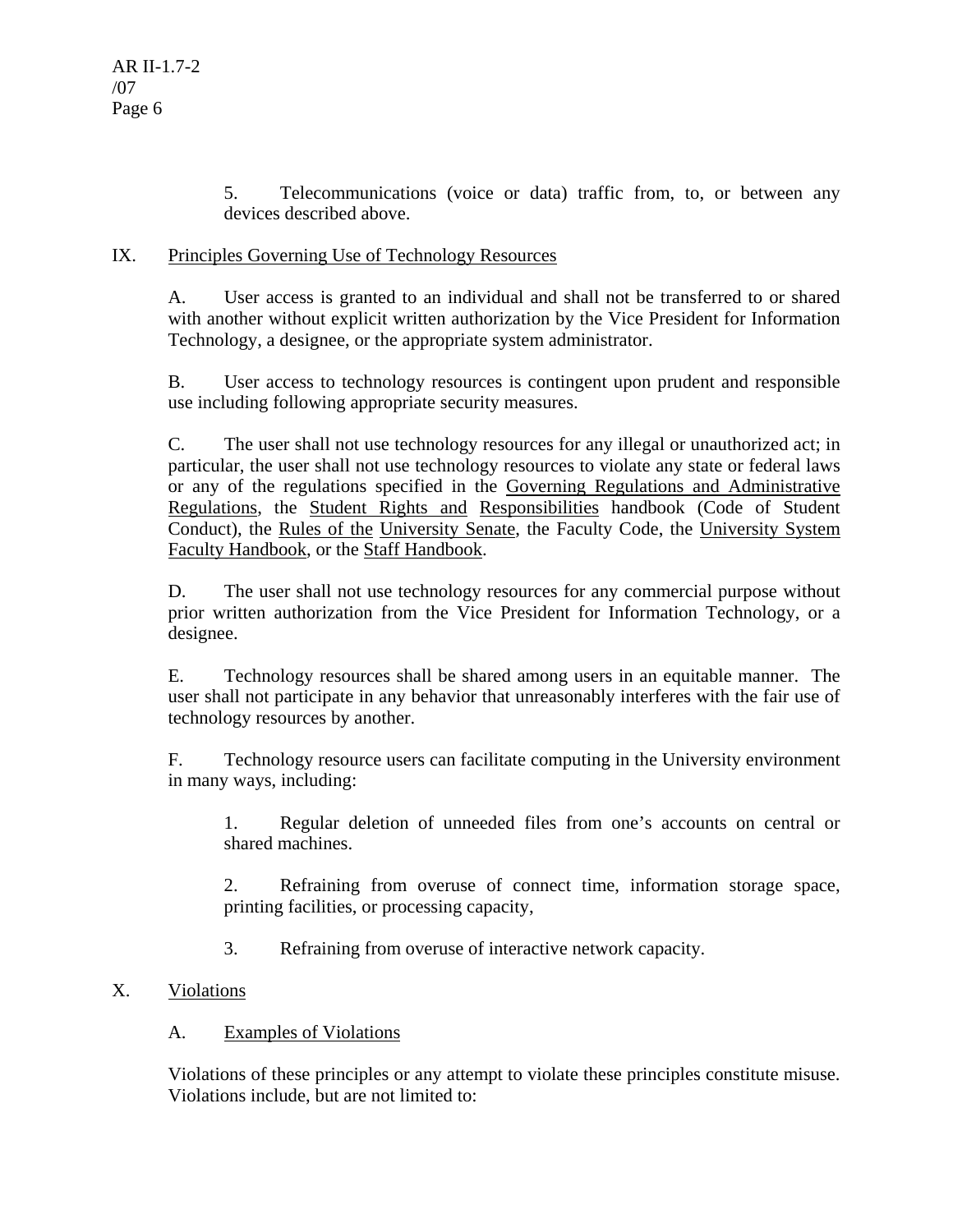1. Sharing passwords or acquiring another's password without prior written authorization from University Technology Services or the appropriate system administrator.

2. Unauthorized accessing, using, copying, modifying, or deleting of files, data, userids, access rights, usage records, or disk space allocations.

3. Accessing resources for purposes other than those for which the access was originally issued, including inappropriate use of authority or special privileges.

4. Copying or capturing licensed software for use on a system or by an individual for which the software is not authorized or licensed.

5. Use of technology resources for remote activities that are unauthorized at the remote site.

6. Causing computer failure through an intentional attempt to "crash the system," or through the intentional introduction of a program that is intended to subvert a system, such as a worm, virus, Trojan horse, or one that creates a trap door.

7. Intentional obscuring or forging of the date, time, physical source, logical source, or other header information of a message or transaction.

8. Interception of transmitted information without prior written authorization from University Technology Services or the appropriate system administrator.

9. Failure to protect one's account from unauthorized use (e.g., leaving one's terminal publicly logged on but unattended).

10. Violation of priorities for use of technology resources as established by an individual facility within the University system.

11. Excessive use of university technology resources, especially when it impedes the mission-related activities of other users, or adversely affects system availability or performance.

## B. Response to Violations

Violation of this policy shall result in action by the appropriate University office or agency. Violations of KRS 434.840 (Kentucky statutes dealing with unlawful access or use of a computer) shall be referred to the Commonwealth Attorney or the police for investigation and/or prosecution. Similarly, violations of 18 U.S.C. Sec.1030 (Federal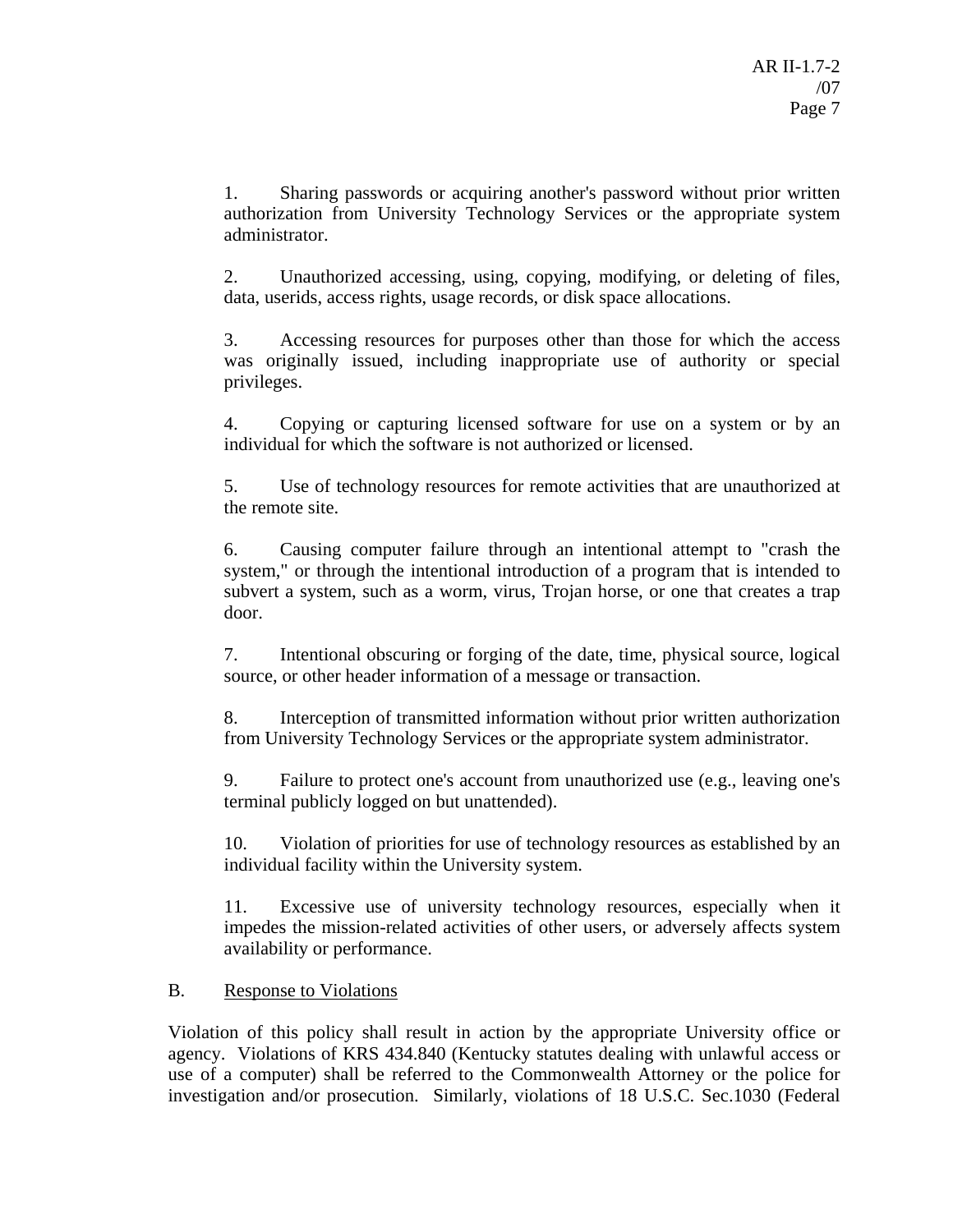laws dealing with unlawful access or use of a computer) shall be referred to the Federal Bureau of Investigation.

### C. University Sanctions

University sanctions are imposed by the appropriate University authority and may include, but are not limited to, limitation or revocation of access rights and/or reimbursement to the University for the technology and personnel charges incurred in detecting and proving the violation of these rules, as well as from the violation itself. Reimbursement may include compensation for staff work time related to the violation and for archiving information related to the incident. Disciplinary actions as defined in the Code of Student Conduct, Human Resources Policy and Procedures, and Administrative and Governing Regulations, and University Senate Rules may also include any combination of disciplinary action, or civil or criminal liability. The usual rights and privileges of appeal apply.

### D. Investigation and Review of Charges

1. When the Vice President for Information Technology, a designee, or the appropriate university system administrator has reason to believe that a violation may have occurred, he or she may initiate an investigation and suspend technology privileges for the individual(s) involved, pending further investigation.

2. If significant University sanctions are imposed, such action, together with an explanation of the causal events, shall be reported by the Vice President or the appropriate system administrator to the Dean of Students' Office, in case of students; or to the Provost or appropriate executive vice presidents' offices, for all others.

3. In cases where a user's technology privileges are limited or revoked, a user may request a review of the action. The review shall be conducted by University Technology Services according to established procedures.

## GLOSSARY

Access right: permission to use a University technology resources according to appropriate limitations, controls, and guidelines.

Commercial purpose: a goal or end involving the buying and/or selling of goods or services for the purpose of making a profit.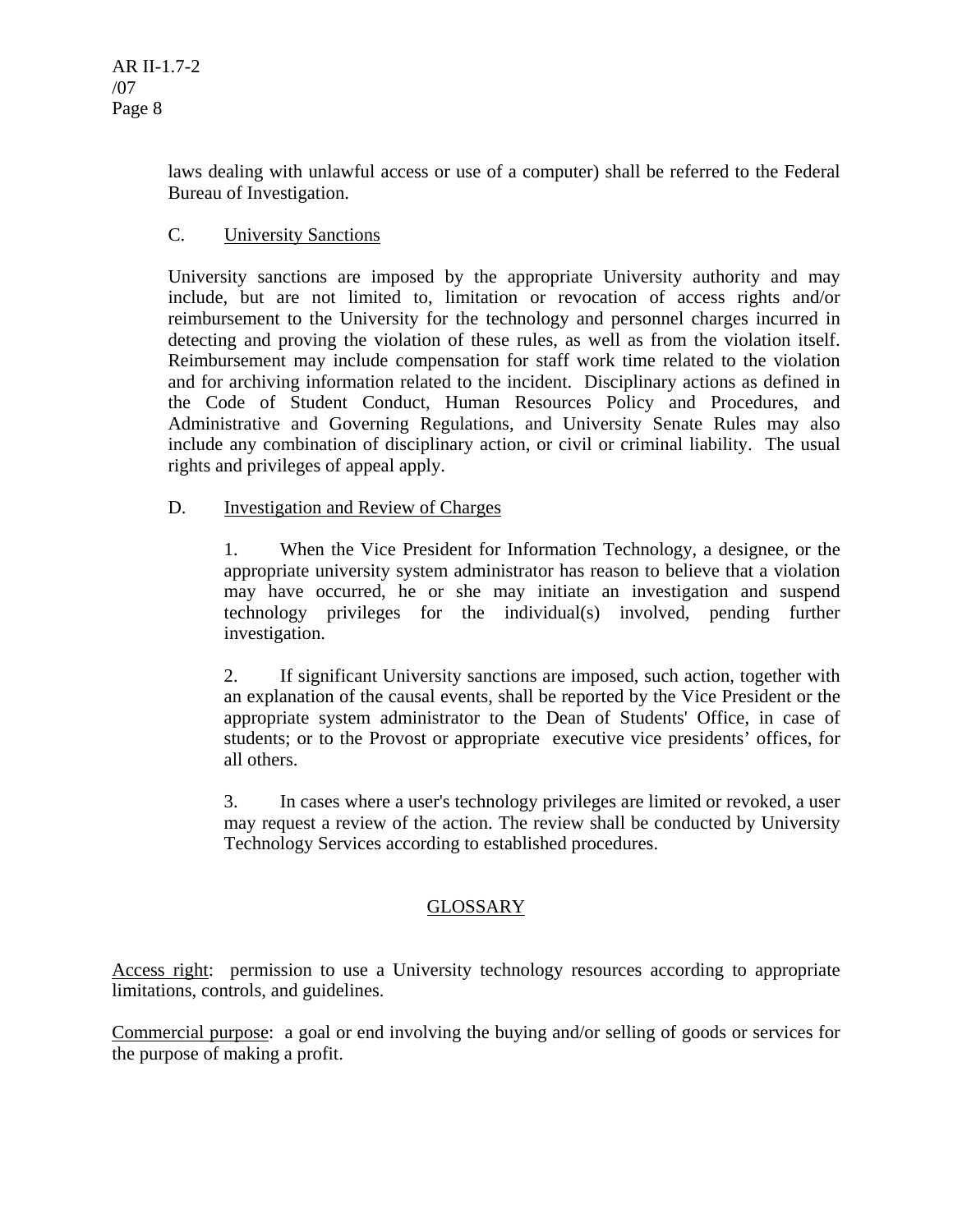Technology resource: any computing or network equipment, facility, data, or service made available to users by the University.

Data: a representation of facts, concepts, or instructions suitable for communication, interpretation, or processing by human or automatic means.

Disk space allocation: the amount of disk storage space assigned to a particular user by University Technology Services or the appropriate system administrator.

Eligible access: Persons having the following affiliations with the University are eligible to access and use University technology resources:

(1) Current faculty and staff, including post-doctoral fellows;

(2) Currently enrolled students (including undergraduate, graduate, and non-degree students);

(3) Retired faculty and staff;

(4) Spouses of faculty or staff who become deceased while employed by the University;

(5) Certain persons affiliated with external agencies collaborating with the University; and,

(6) Any other person employed by the University or authorized to use University resources.

For groups 3, 4 and 5 access is generally limited to electronic mail. If resources become constrained, this practice will be reviewed and may be restricted or eliminated in favor allocating required resources to uses by active faculty, students, and staff. Unless eligible though another affiliation, alumni of the University are not eligible to access and use university technology resources

Fair use: use of technology resources in accordance with this policy and with the rules of an individual University facility; use of technology resources so as not to unreasonably interfere with the use of the same resources by others.

File: a collection of data treated as a unit.

Incidental personal use: is the use of technology resources by members of the University community of support of activities that do not related to their university employment or studies or to other activities involving and approved by the university. Examples include use of email to send personal messages to friends, family, or colleagues, including messages relating to one-time minimal sales or purchase transactions, and occasional use of the web to gain information about personal interests. If personal use adversely affects or conflicts with university operations or activities, the user will be asked to cease those activities. All direct costs (for example, printer or copier paper and other supplies) attributed to personal incidental use shall be assumed by the user.